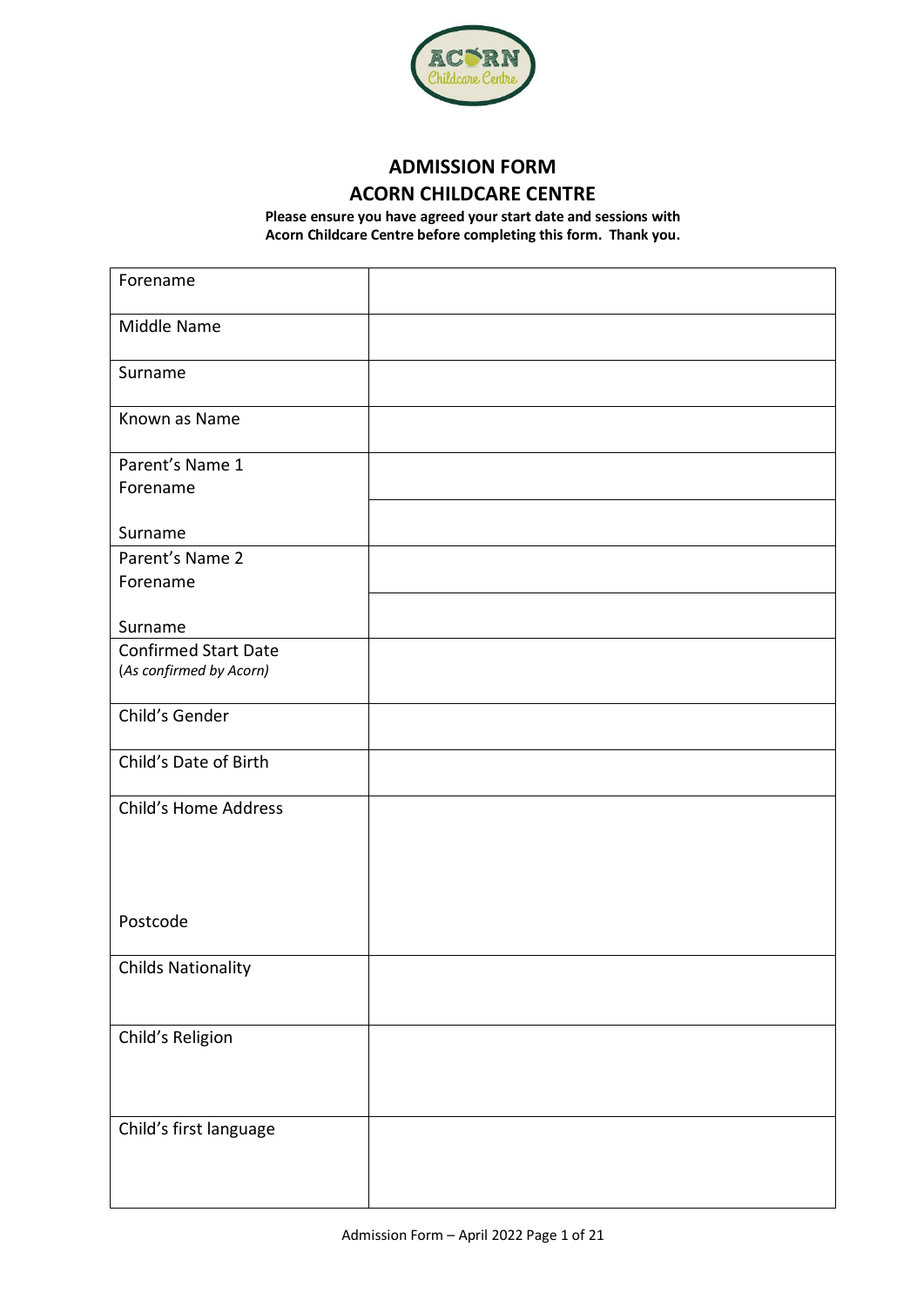

| Child's Ethnic Origin                                              | Please tick                          |
|--------------------------------------------------------------------|--------------------------------------|
|                                                                    | <b>White British</b>                 |
|                                                                    | White Irish                          |
|                                                                    | White Traveller of Irish Heritage    |
|                                                                    | White Other                          |
|                                                                    |                                      |
|                                                                    | White Gypsy/Roma                     |
|                                                                    | Mixed White and Black Caribbean      |
|                                                                    | Mixed White and Black African        |
|                                                                    | Mixed White and Asian                |
|                                                                    | Mixed Other                          |
|                                                                    | Asian or Asian British - Indian      |
|                                                                    | Asian or Asian British - Pakistani   |
|                                                                    | Asian or Asian British - Bangladeshi |
|                                                                    | Asian or Asian British - Other       |
|                                                                    | Black or Black British - Caribbean   |
|                                                                    | Black or Black British - African     |
|                                                                    | Black or Black British - Other       |
|                                                                    |                                      |
|                                                                    | Chinese                              |
|                                                                    | Any Other Ethnic Group ____          |
|                                                                    | Or prefer not to say                 |
|                                                                    |                                      |
| <b>Child's Previous Nursery</b>                                    |                                      |
| (If you are happy, please provide<br>contact details for handover, |                                      |
| transition and information sharing                                 |                                      |
| between settings.)                                                 |                                      |
|                                                                    |                                      |
|                                                                    |                                      |
| <b>Child's Brothers or Sisters</b>                                 |                                      |
| (Names and ages)                                                   |                                      |
|                                                                    |                                      |
| Child's GP Name and Surgery                                        |                                      |
| Details                                                            |                                      |
|                                                                    |                                      |
|                                                                    |                                      |
|                                                                    |                                      |
| Does your child have any                                           |                                      |
| medical conditions or require                                      |                                      |
| any medication?                                                    |                                      |
| (If yes, please give details)                                      |                                      |
|                                                                    |                                      |
|                                                                    |                                      |
|                                                                    |                                      |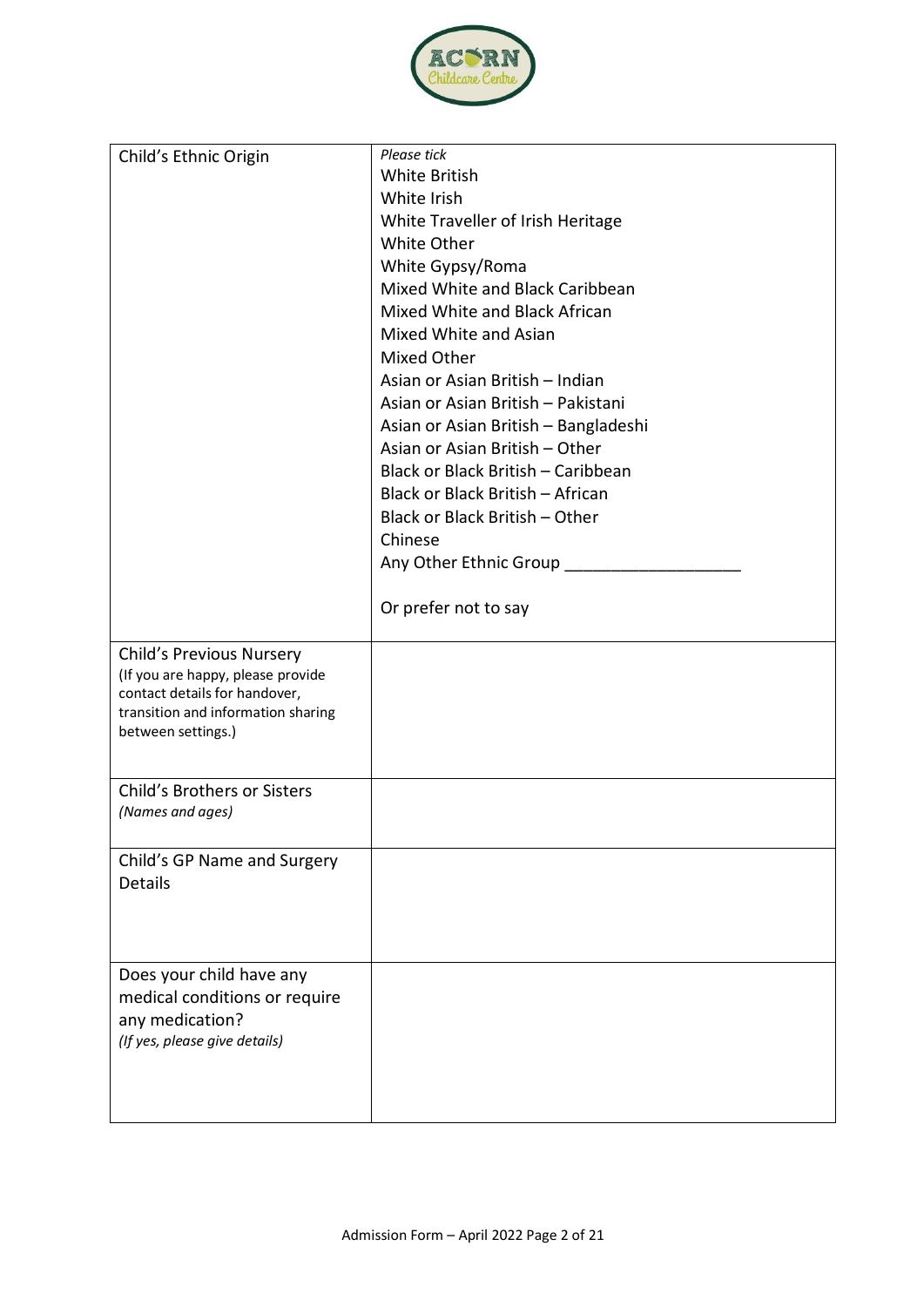

| Are your child's immunisations<br>up to date?<br>(Please give details about any missing<br><i>immunisations</i> )                                                   |  |
|---------------------------------------------------------------------------------------------------------------------------------------------------------------------|--|
| Does your child have any food<br>allergies or dietary<br>requirements?<br>(This will need to be supported by a<br>letter from your child's GP)                      |  |
| Does your child have any<br>additional needs?                                                                                                                       |  |
| Is your child subject to any court<br>orders? (If yes, please provide a<br>copy of those orders)                                                                    |  |
| Does your child have the<br>support of a social worker? (If<br>yes, please provide details)                                                                         |  |
| Does your child receive 2 Year<br>funding, Early Years Pupil<br>Premium or DAF funding?<br>(Please note this is different to the<br>universal 3&4-year-old funding) |  |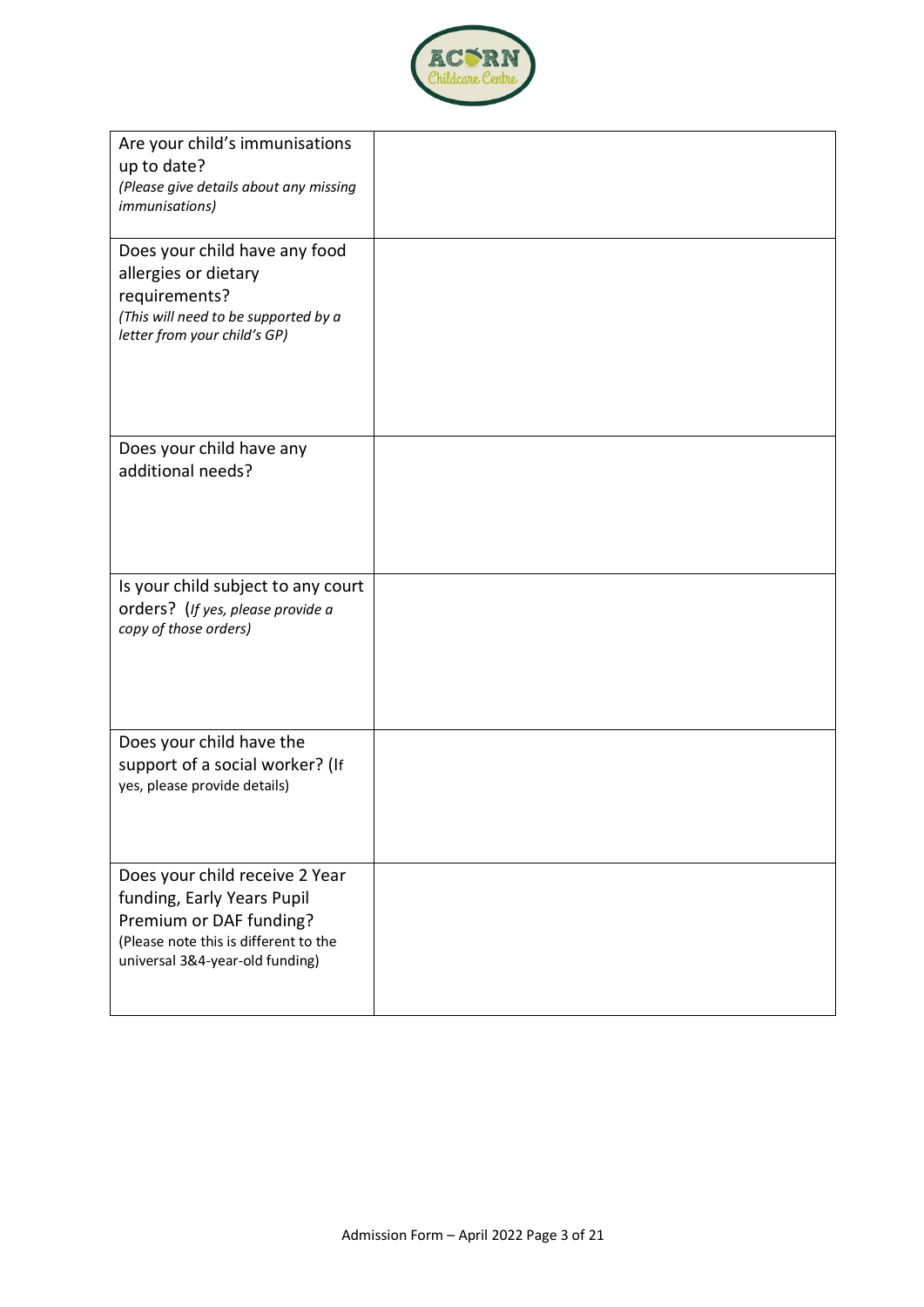

## **PLEASE NOTE IT IS RECOMMENDED THAT AT LEAST 3 CONTACTS ARE PROVIDED FOR EACH CHILD**

#### **Priority Contact 1**

| Title                                           |                                          |
|-------------------------------------------------|------------------------------------------|
| <b>First Name</b>                               |                                          |
| Surname                                         |                                          |
| Relationship to child                           |                                          |
| Parental Responsibility?*                       | Yes/No<br>(Please delete as appropriate) |
| <b>Address</b><br>Please state if same as child |                                          |
| Email                                           |                                          |
| Home Phone                                      |                                          |
| <b>Work Phone</b>                               |                                          |
| Mobile                                          |                                          |
| Priority Contact No.                            | Home/Work/Mobile<br>(Please circle)      |

Please provide the name(s) of the persons who may collect your child or who should be contacted in the event of an emergency in priority order, additionally noting whether the contact names provided have parental responsibility.

Both parents' details must be provided unless there is a valid legal reason not to so.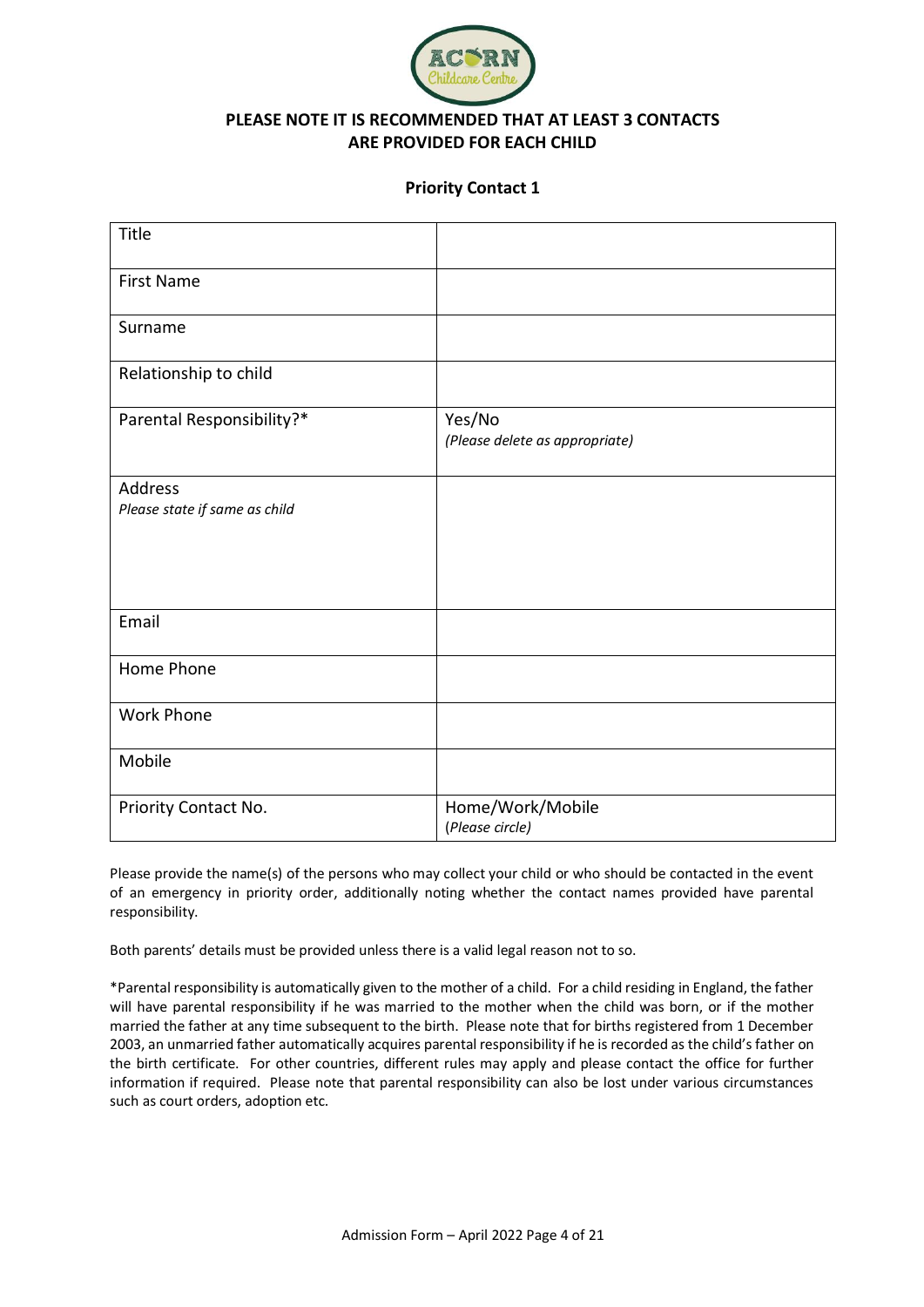

#### **Priority Contact 2**

| Title                                             |                                          |
|---------------------------------------------------|------------------------------------------|
| <b>First Name</b>                                 |                                          |
| Surname                                           |                                          |
| Relationship to child                             |                                          |
| Parental Responsibility?*                         | Yes/No<br>(Please delete as appropriate) |
| <b>Address</b><br>(Please state if same as child) |                                          |
| Email                                             |                                          |
| Home Phone                                        |                                          |
| <b>Work Phone</b>                                 |                                          |
| Mobile                                            |                                          |
| Priority Contact No.                              | Home/Work/Mobile<br>(Please circle)      |

Please provide the name(s) of the persons who may collect your child or who should be contacted in the event of an emergency in priority order, additionally noting whether the contact names provided have parental responsibility.

Both parents' details must be provided unless there is a valid legal reason not to so.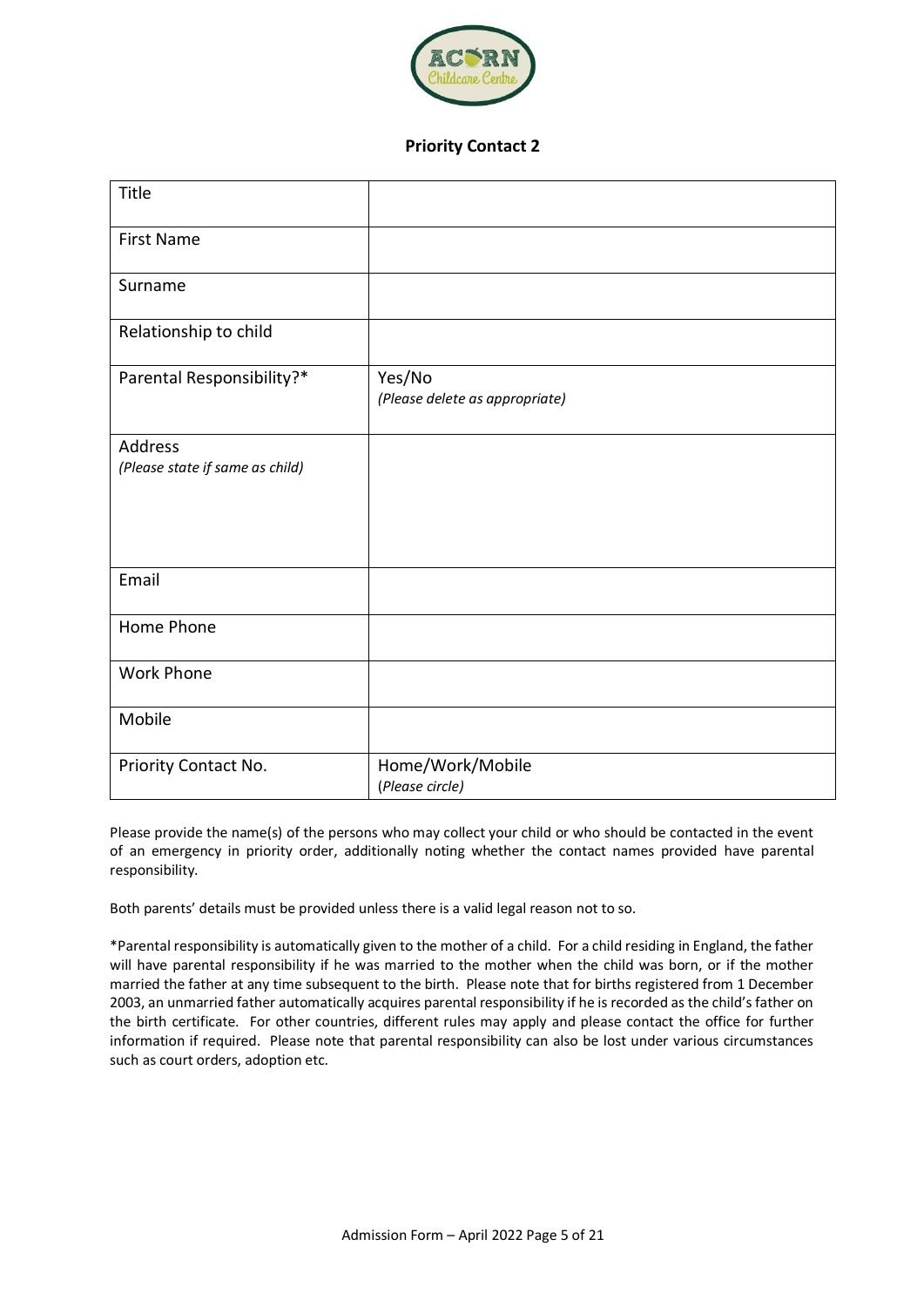

#### **Priority Contact 3**

| Title                                      |                                          |
|--------------------------------------------|------------------------------------------|
| <b>First Name</b>                          |                                          |
| Surname                                    |                                          |
| Relationship to child                      |                                          |
| Parental Responsibility?*                  | Yes/No<br>(Please delete as appropriate) |
| Address<br>(Please state if same as child) |                                          |
| Email                                      |                                          |
| Home Phone                                 |                                          |
| <b>Work Phone</b>                          |                                          |
| Mobile                                     |                                          |
| Priority Contact No.                       | Home/Work/Mobile<br>(Please circle)      |

Please provide the name(s) of the persons who may collect your child or who should be contacted in the event of an emergency in priority order, additionally noting whether the contact names provided have parental responsibility.

Both parents' details must be provided unless there is a valid legal reason not to so.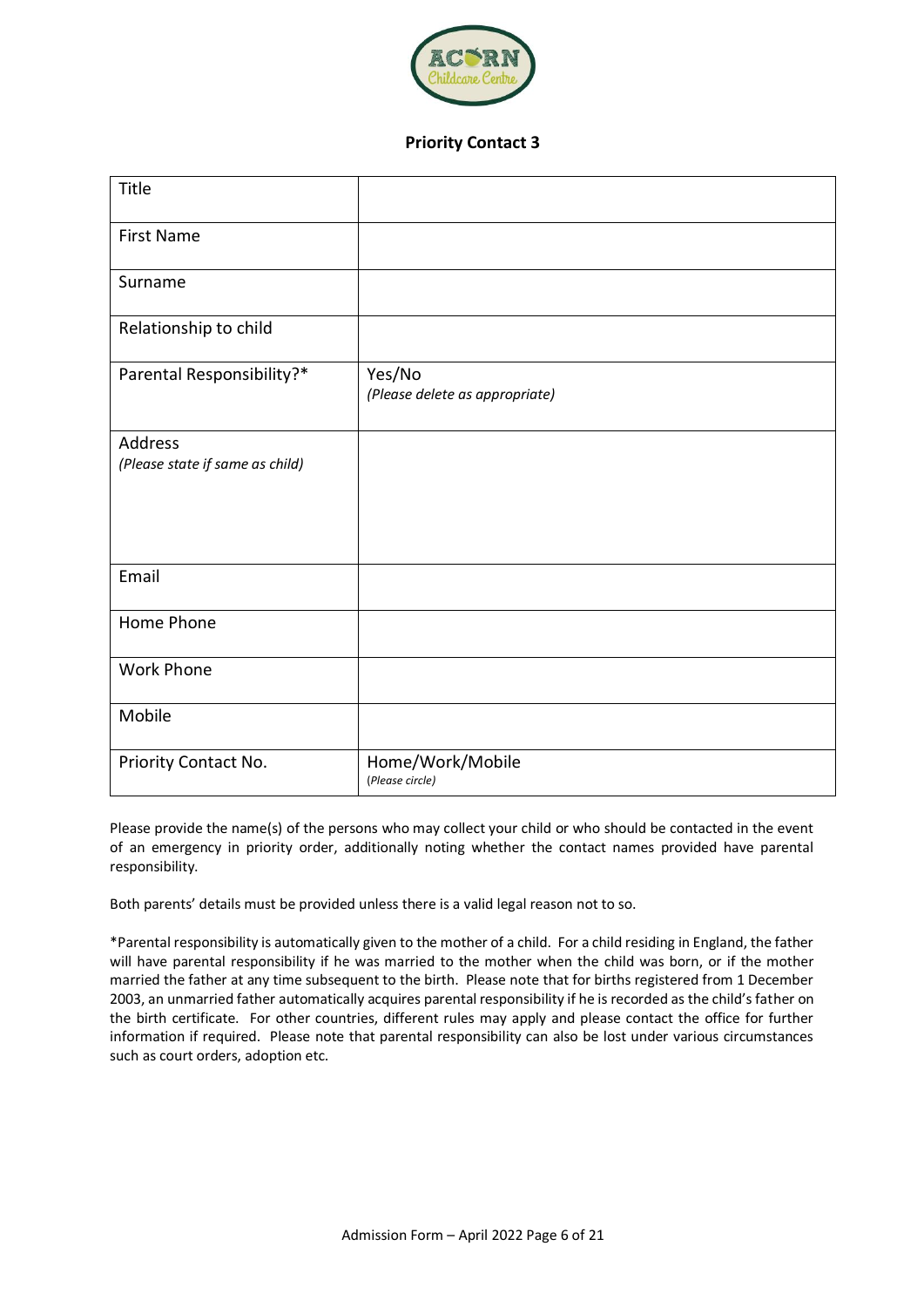

| Title                                      |                                          |
|--------------------------------------------|------------------------------------------|
| <b>First Name</b>                          |                                          |
| Surname                                    |                                          |
| Relationship to child                      |                                          |
| Parental Responsibility?*                  | Yes/No<br>(Please delete as appropriate) |
| Address<br>(Please state if same as child) |                                          |
| Email                                      |                                          |
| Home Phone                                 |                                          |
| Work Phone                                 |                                          |
| Mobile                                     |                                          |
| Priority Contact No.                       | Home/Work/Mobile                         |

Please provide the name(s) of the persons who may collect your child or who should be contacted in the event of an emergency in priority order, additionally noting whether the contact names provided have parental responsibility.

Both parents' details must be provided unless there is a valid legal reason not to so.

(*Please circle)*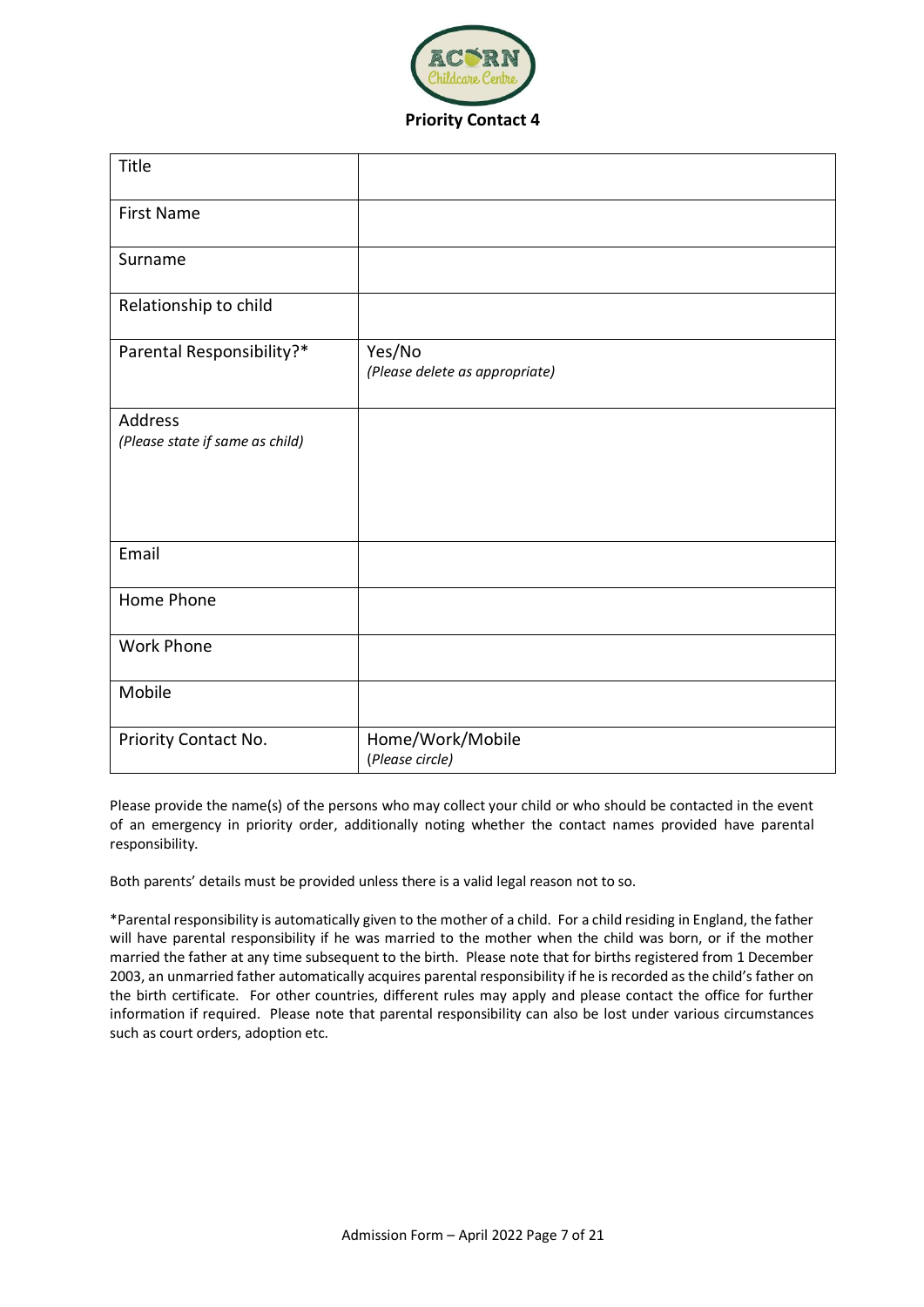

## **GDPR Privacy Notice for Children and Their Families**

### **Who Processes Your Information?**

Acorn Childcare Centre (the Centre) is the data controller of the personal information you provide to us. This means the Centre determines the purposes for which, and the manner in which, any personal data relating to pupils and their families is to be processed. Lorna Hodgett, the Centre Manager, acts as a representative for the Centre with regard to its data controller responsibilities; she can be contacted at [lorna.hodgett@acornchildcarecentre.co.uk](mailto:lorna.hodgett@acornchildcarecentre.co.uk)

In some cases, your data will be outsourced to a third party processor; however, this will only be done with your consent, unless the law requires the Centre to share your data. Where the Centre outsources data to a third party processor, the same data protection standards that the Centre upholds are imposed on the processor.

Joe Lee of Ark ICT Solutions Limited is the Centre's Data Protection Officer (DPO). His role is to oversee and monitor the Centre's data protection procedures, and to ensure they are compliant with the GDPR. The DPO can be contacted [joe.lee@ark.me.uk](mailto:joe.lee@ark.me.uk)

## **Why Do We Collect And Use Your Information?**

The Centre holds the legal right to collect and use personal data relating to children and their families. It may also receive information regarding them from their previous nursery, LA and/or the DfE. The Centre collects and uses personal data in order to meet legal requirements and legitimate interests set out in the GDPR and UK law, including those in relation to the following:

- Article 6 and Article 9 of the GDPR
- Education Act 1996
- Regulation 5 of The Education (Information About Individual Pupils) (England) Regulations 2013

In accordance with the above, the personal data of pupils and their families is collected and used for the following reasons:

- To support pupil learning.
- To monitor and report on pupil progress.
- To provide appropriate pastoral care.
- To assess the quality of our service.
- To comply with the law regarding data sharing.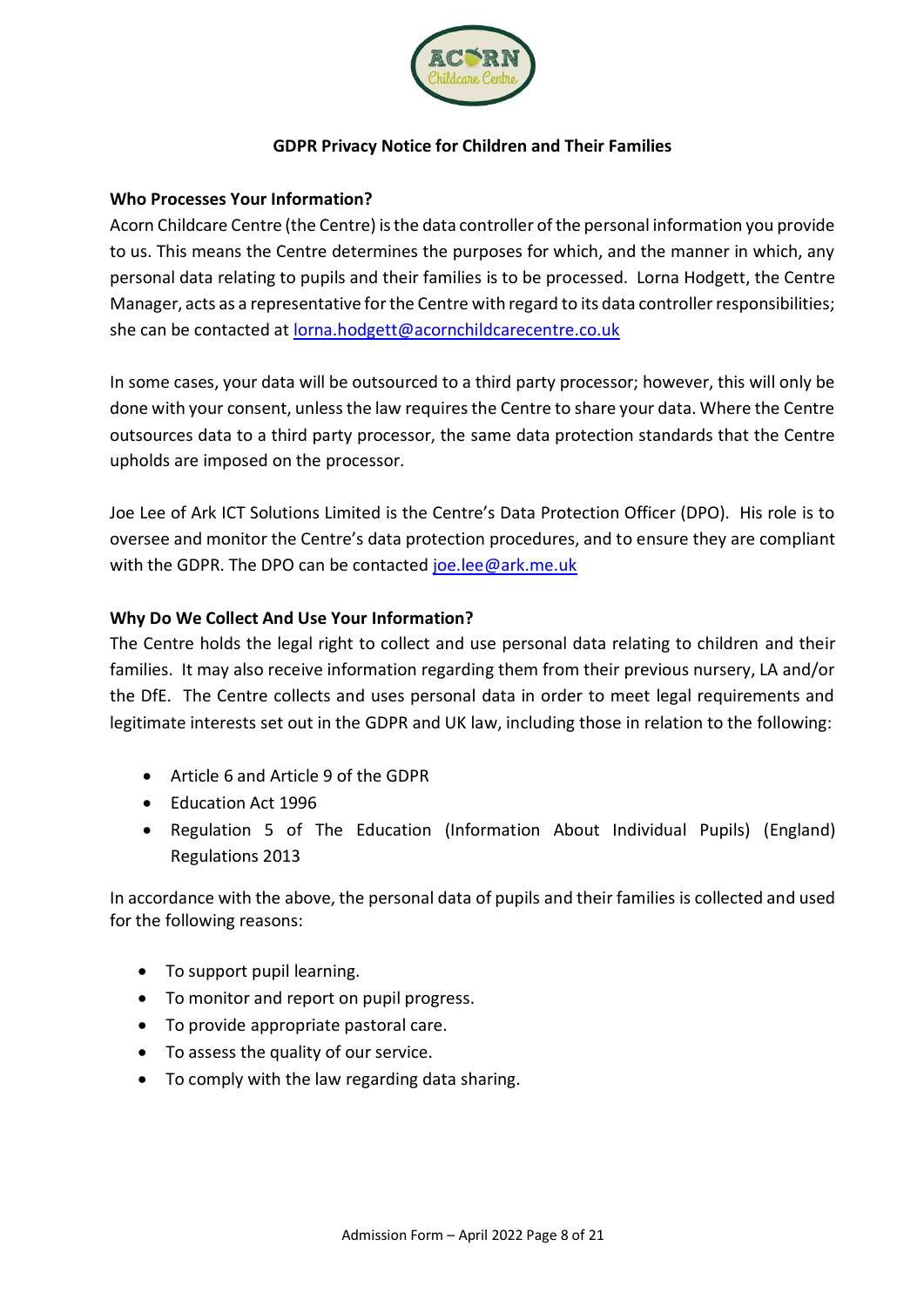

## **Which Data Is Collected?**

The categories of pupil information that the Centre collects, holds and shares include the following:

- Personal information i.e. names, address, contact numbers and addresses
- Characteristics i.e. ethnicity, language, nationality, country of birth and funding eligibility
- Attendance information i.e. number of absences and absence reasons
- Assessment information i.e. national curriculum assessment results
- Relevant medical information
- Information relating to SEND
- Behavioural information i.e. behaviour issues and number of temporary exclusions
- Child protection information

Whilst the majority of the personal data you provide to the Centre is mandatory, some is provided on a voluntary basis. When collecting data, the Centre will inform you whether you are required to provide this data or if your consent is needed. Where consent is required, the Centre will provide you with specific and explicit information with regards to the reasons the data is being collected and how the data will be used.

## **How Long Is Your Data Stored For?**

Personal data relating to children at the Centre and its families is stored in line with the Centre's GDPR Data Protection Policy. In accordance with the GDPR, the Centre does not store personal data indefinitely; data is only stored for as long as is necessary to complete the task for which it was originally collected.

# **Will My Information Be Shared?**

The Centre is required to share children's data with Lincolnshire's EYE Hub on a statutory basis, as soon as the child is funded. This includes the following:

- Personal information i.e. names, address, contact numbers and addresses
- Characteristics i.e. ethnicity, language, nationality, country of birth and funding eligibility
- Attendance information i.e. number of absences and absence reasons
- Information relating to SEND
- Behavioural information i.e. behaviour issues and number of temporary exclusions

The EYE Hub has robust processes in place to ensure the confidentiality of any data shared is maintained.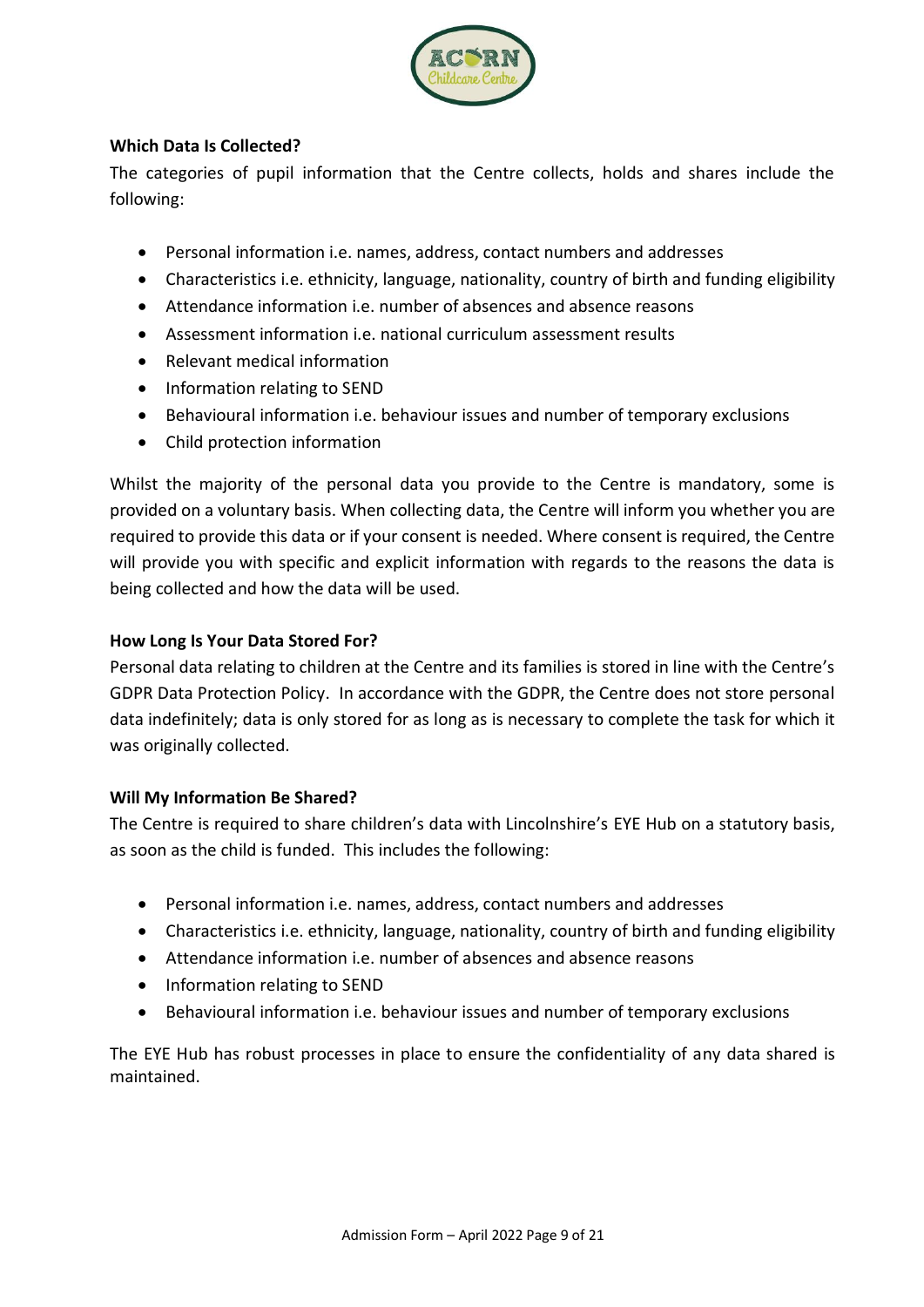

The Centre also routinely shares children's information with:

- Children's destinations upon leaving the Centre (other nurseries or primary schools)
- The LA
- The NHS
- Malcolm Sargent Primary School, when necessary

The information that we share with these parties may include the following:

- Personal information i.e. names, address, contact numbers and addresses
- Characteristics i.e. ethnicity, language, nationality, country of birth and funding eligibility
- Attendance information i.e. number of absences and absence reasons
- Assessment information i.e. national curriculum assessment results
- Relevant medical information
- Information relating to SEND
- Behavioural information i.e. behaviour issues and number of temporary exclusions
- Child protection information

Parents are able to request that only their child's name, address and date of birth are passed to the LA or by informing the Centre office in writing. Once pupils reach 16 years of age, this right is transferred to them, rather than their parents. For more information regarding services for young people, please visit the LA's website at [www.lincolnshire.gov.uk.](http://www.lincolnshire.gov.uk/)

The Centre will not share your personal information with any other third parties without your consent, unless the law allows us to do so.

### **What Are Your Rights?**

Parents and children have the following rights in relation to the processing of their personal data.

You have the right to:

- Be informed about how the Centre uses your personal data.
- Request access to the personal data that the Centre holds.
- Request that your personal data is amended if it is inaccurate or incomplete.
- Request that your personal data is erased where there is no compelling reason for its continued processing.
- Request that the processing of your data is restricted.
- Object to your personal data being processed.

Where the processing of your data is based on your consent, you have the right to withdraw this consent at any time.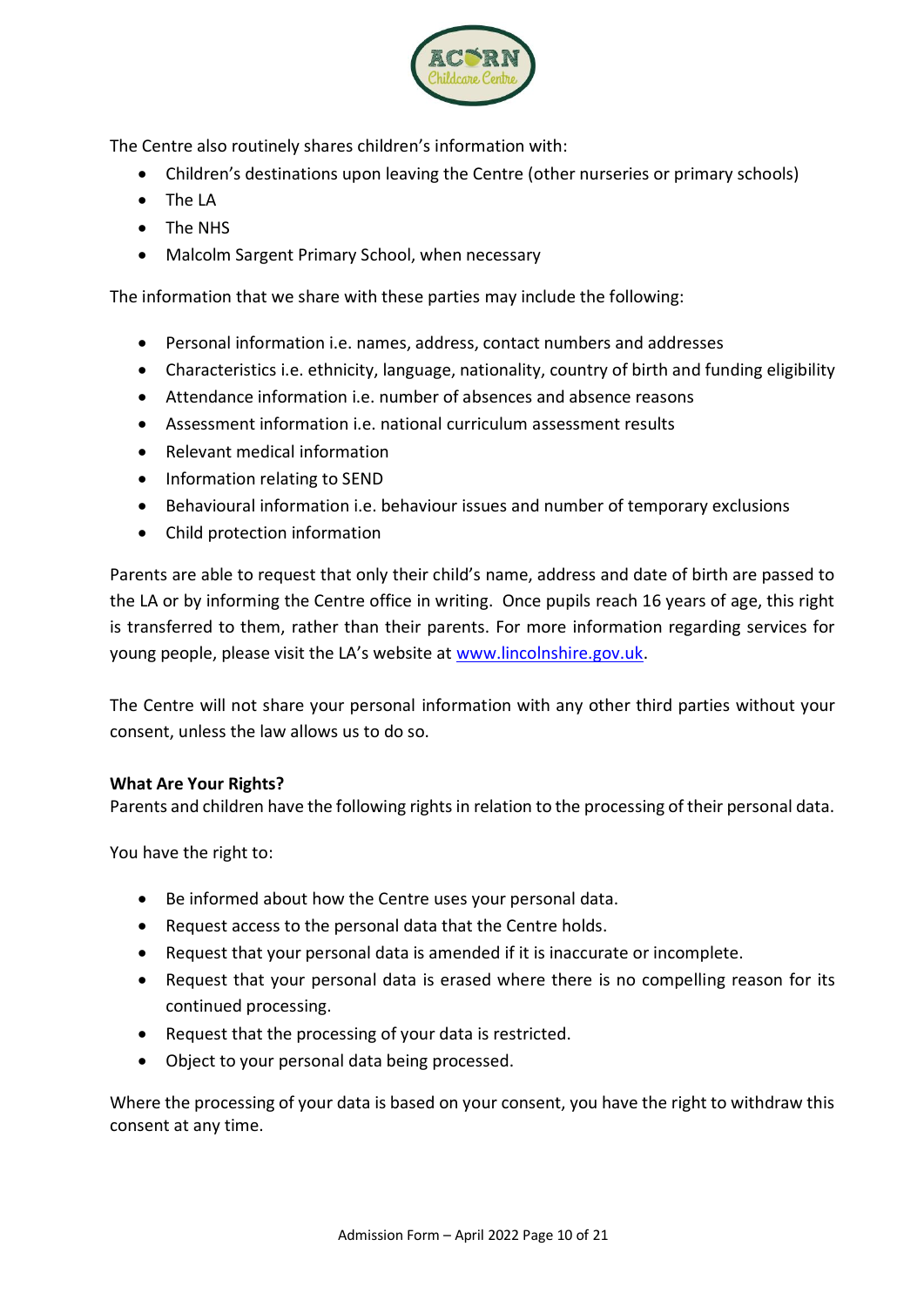

If you have a concern about the way the Centre is collecting or using your personal data, you can raise a concern with the Information Commissioner's Office (ICO). The ICO can be contacted on 0303 123 1113, Monday-Friday 9am-5pm.

## **Where Can You Find Out More Information?**

If you would like to find out more information about how the Centre collects, uses and stores your personal data, please visit our website at [www.acornchildcarecentre.co.uk](http://www.acornchildcarecentre.co.uk/) and download our GDPR Data Protection Policy.

## **Declaration**

I declare that I understand:

- The Centre has a legal and legitimate interest to collect and process my personal data in order to meet statutory requirements.
- How my data is used.
- The Centre may share my data with EYE Hub, destination schools/nurseries and Malcolm Sargent Primary School.
- The Centre will not share my data to any other third parties without my consent, unless the law requires the school to do so.
- The Centre will always ask for explicit consent where this is required, and I must provide this consent if I agree to the data being processed.
- My data is retained in line with the Centre's GDPR Data Protection Policy.
- My rights to the processing of my personal data.
- Where I can find out more information about the processing of my personal data.

Signed: ……………………………………………………………………………………………………………... (Parent/Carer)

Dated: ………………………………………………………………………………………………………………………………………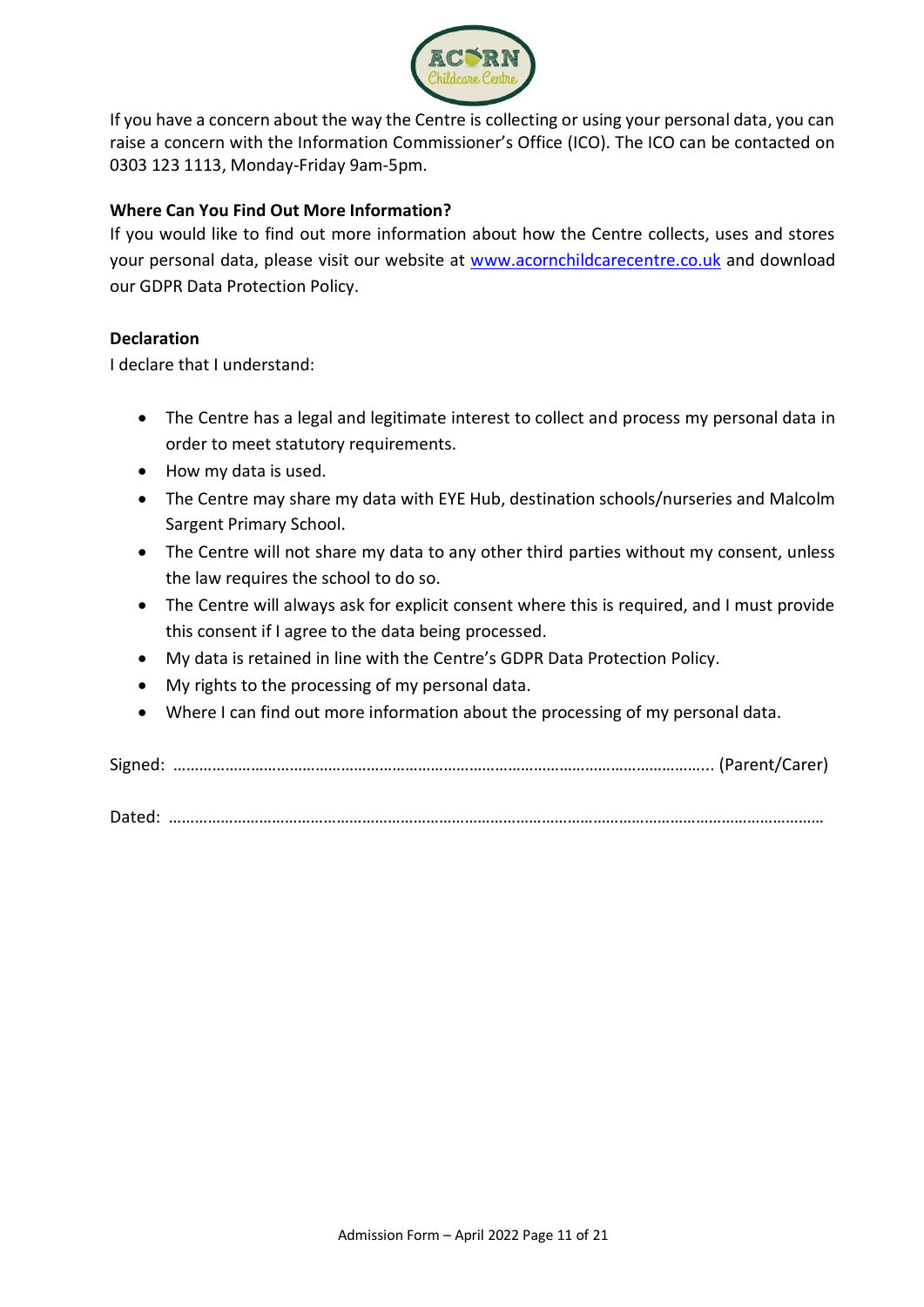

This section of the Admission Form explains the reasons why and how The Acorn Childcare Centre Limited may use images and videos of your child. Please read this section thoroughly and then give your consent as appropriate.

**I agree to the following (please tick only those to which you agree). Please see further information regarding consent at the end of this form:**

- $\Box$  That the Centre may publish photographs/videos of your child and/or their work with their name in the local press (see below for details)
- $\Box$  That my child's photo and name may appear on Centre noticeboards
- $\Box$  That the Centre may publish photographs, videos or other forms of digital media of your child and/or their work with their name on its Facebook page
- $\Box$  That the Centre may add your child's name and photo to its website
- $\Box$  That the Centre may publish and display examples of my child's work with his/her photo and/or name
- $\Box$  That my child can appear on local radio interviews with their name (see below for details)
- $\Box$  That my child can appear on TV interviews with their name
- $\Box$  That my child can attend local trips whilst enrolled at the Centre
- $\Box$  That the Centre may film your child whilst at the Centre for internal training purposes
- $\Box$  That my child can taste food whilst enrolled at the Centre
- $\Box$  That my child can watch U rated films whilst enrolled at the Centre
- $\Box$  That the Centre's official photographers may take photos of my child which the Centre may sell to other parents i.e. room photographs
- $\Box$  That the Centre may publish photographs/videos or other forms of digital media of your child and/or their work on its website
- $\Box$  That the Centre may record and make DVDs of my child which it may sell to other parents ie leaver's party
- $\Box$  That the Centre may take photos of my child in costume and sell those photos to other parents i.e. play photographs of children in costume
- That my child can use the internet in school in accordance with School policies (OOSC children only – see section regarding use of the School internet)

### **Emergency First Aid/Asthma/Adrenaline Auto-Injectors:**

- $\Box$  That the Centre can administer first aid or to call a dentist, doctor or ambulance in an emergency
- If my child has a diagnosis of asthma, he/she may use the Centre's emergency inhaler if required
- $\Box$  If my child has a prescribed adrenaline auto-injector, he/she may use the Centre's emergency adrenaline auto-injector if required

### **Social Media:**

 $\Box$  I agree that I will not upload photos of other children onto any social media sites without the express permission of the other children's parents/guardians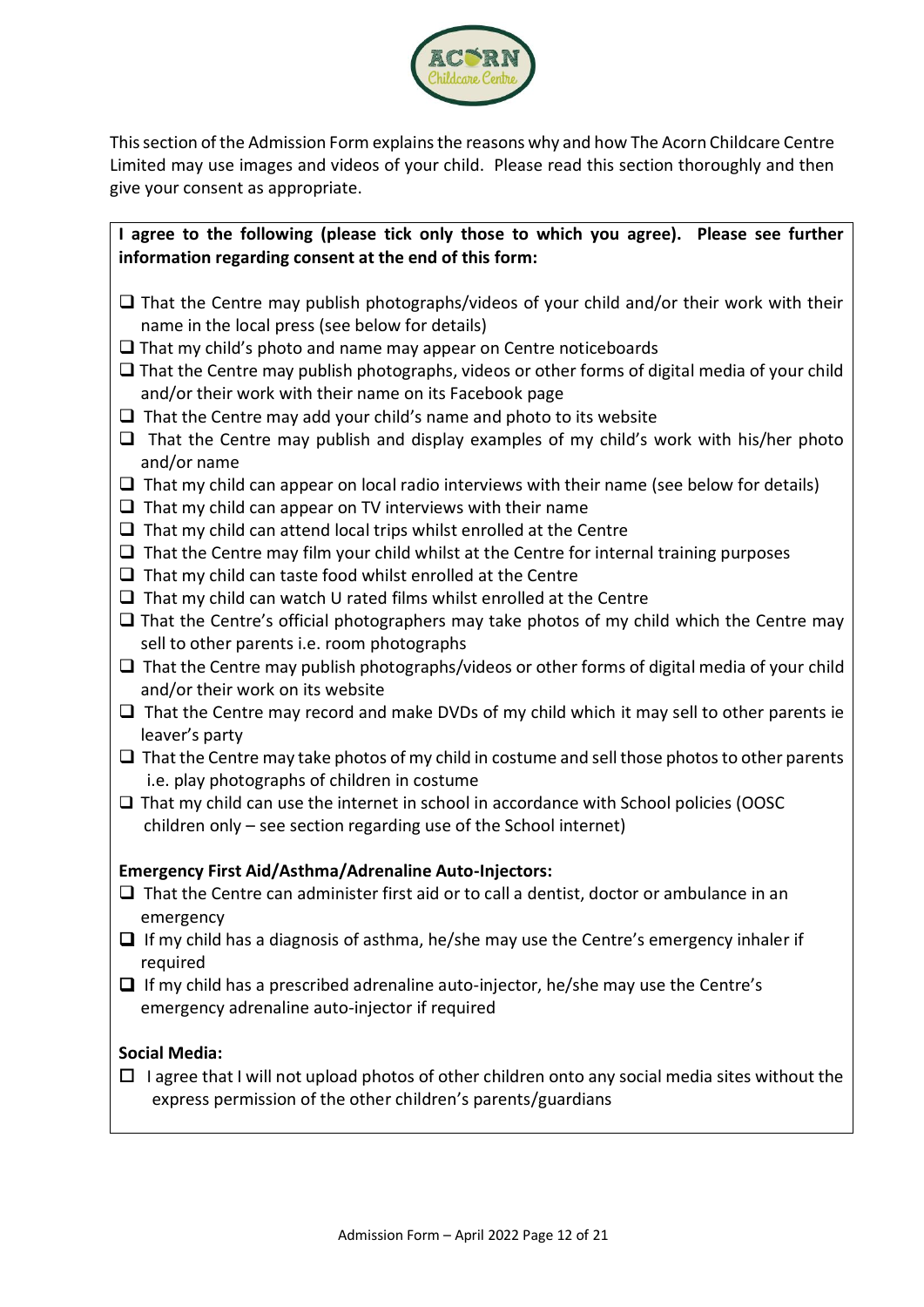

#### **Why do we need your consent?**

The Centre requests the consent of parents on an annual basis to use images and videos of their child for a variety of different purposes. Without your consent, the Centre will not use images and videos of your child. Similarly, if there are only certain conditions under which you would like images and videos of your child to be used, the Centre will abide by the conditions you outline in this form.

#### **Why do you we use images and videos of your child?**

The Centre uses images and videos of children as part of displays to celebrate Centre life and the children's achievements; to promote the Centre on social media and on the Centre's website; and for other publicity purposes in printed publications, such as newspapers. Where the Centre uses images of individual children, the name of the child **will not** be disclosed unless you have given the Centre specific permission. Where an individual child is named in a written publication, a photograph of the child **will not** be used to accompany the text unless you have given the Centre specific permission. If, for example, a child has won an award and you, as a parent, would like your child's name to be published alongside the image, **separate consent** will be obtained prior to this unless you have already provided us with specific consent.

The Centre may take images or videos of individual children and groups of children to use on social media, the Centre website, in Centre prospectuses and other printed publications, such as a newsletter.

#### **Who else uses images, videos and recordings of your child?**

It is common that the Centre is visited by local media and press who take images or videos of Centre events, such as sports days. Children will appear in these images and videos, and these may be published in local or national newspapers, or on approved websites. By local press and local radio, we mean the following organisations which may use images and videos of your children:

- The Stamford & Rutland Mercury
- Stamford Living
- Rutland Radio

Where any organisations other than those above intend to use images or videos of your child, **additional consent** will be sought before any image or video is used.

#### **What are the conditions of use?**

- This consent form is valid for the current academic year.
- It is the responsibility of parents to inform the Centre, in writing, if consent needs to be withdrawn or amended.
- The Centre will not use the personal details or full names of any child in an image or video, on our website, on social media, in our Centre prospectuses or any other printed publications unless you have given us specific permission.
- The Centre will not include personal emails or postal addresses, telephone or fax numbers on images or videos on our website, in its prospectus or any other printed publications.
- The Centre may use pictures of children and teachers which have been drawn by children.
- The Centre may use work created by children.
- The Centre may use group or class images or videos with general labels, for instance, sports day.
- The Centre will only use images and videos of children who are suitably dressed. For instance, it would not be suitable to display an image of a child in swimwear.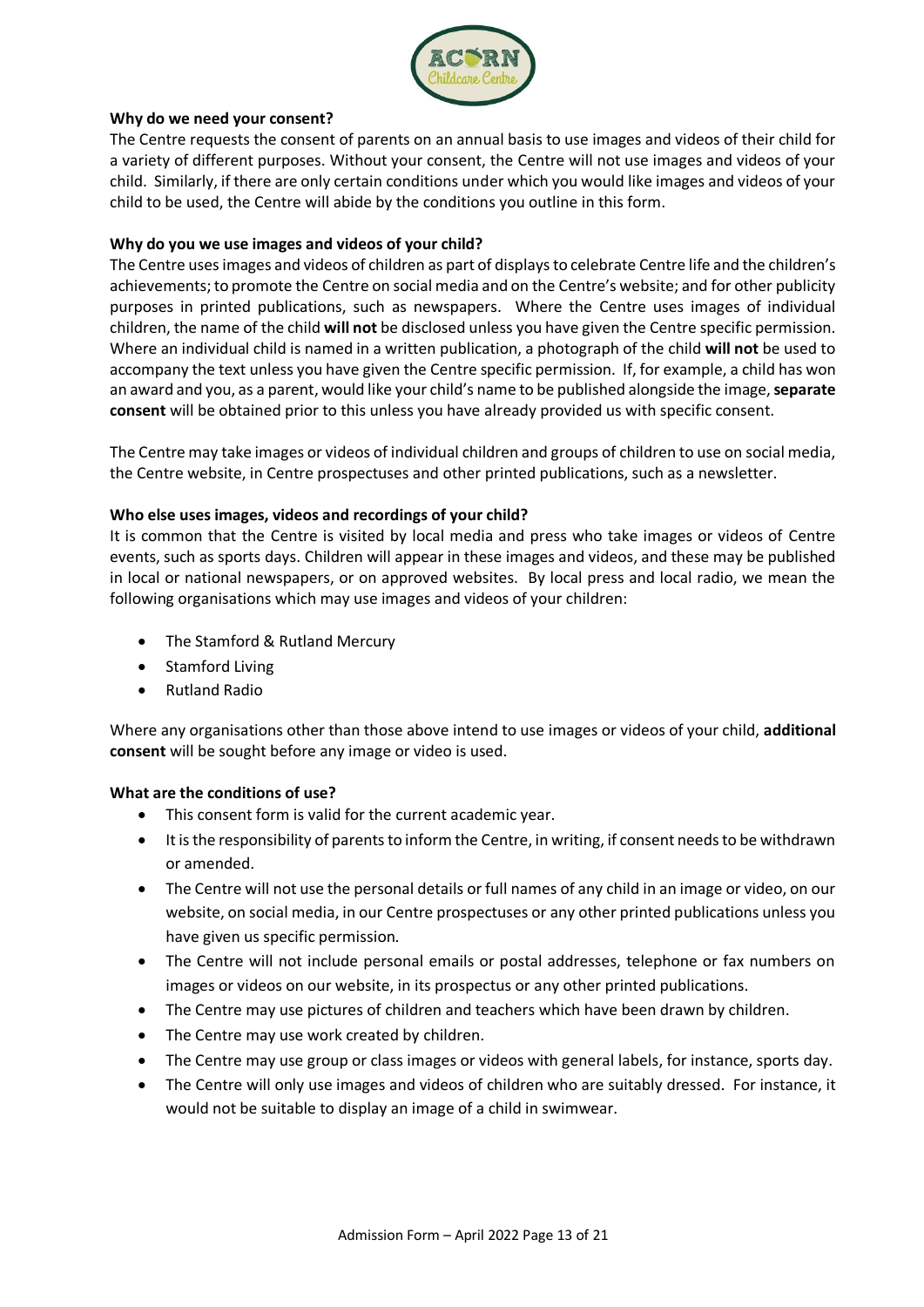

 The Centre will arrange for a reputable photographic company to take group, individual, sibling and room images of your child which are available to purchase annually.

#### **Refreshing your consent**

This form is valid for the current academic year and is updated on an annual basis in the autumn. Parents are required to renew permission form for their child annually. Consent will also be refreshed where any changes to circumstances occur. This can include, but is not limited to, the following:

- New requirements for consent, for instance, an additional social media account will be used to share child images and videos
- Changes to a child's circumstances, for instance, safeguarding requirements mean a child's image cannot be used
- Changes to parental consent, for instance, amending the provisions for which consent has been provided for

Where you would like to amend the provisions for which consent has been provided, you must submit your request in writing to the Centre office. A new form will be supplied to you to amend your consent accordingly and provide a signature and date.

#### **Withdrawing your consent**

Parents have the right to withdraw their consent at any time. Withdrawing your consent will not affect any images or videos which have been shared prior to withdrawal. If you would like to withdraw your consent, you must submit your request in writing to the Centre office.

I understand:

- Why my consent is required.
- The reasons why the Centre uses images and videos of my child.
- Which other organisations may use images and videos of my child.
- The conditions under which the Centre uses images and videos of my child.
- I have provided my consent above as appropriate, and the Centre will use images and videos of my child in line with my requirements.
- Consent is refreshed on an annual basis and I must re-provide consent if I consent to images and videos of my child being used in other academic years.
- I will be required to re-provide consent where any circumstances change.
- I can amend or withdraw my consent at any time and must do so in writing to the Centre Office.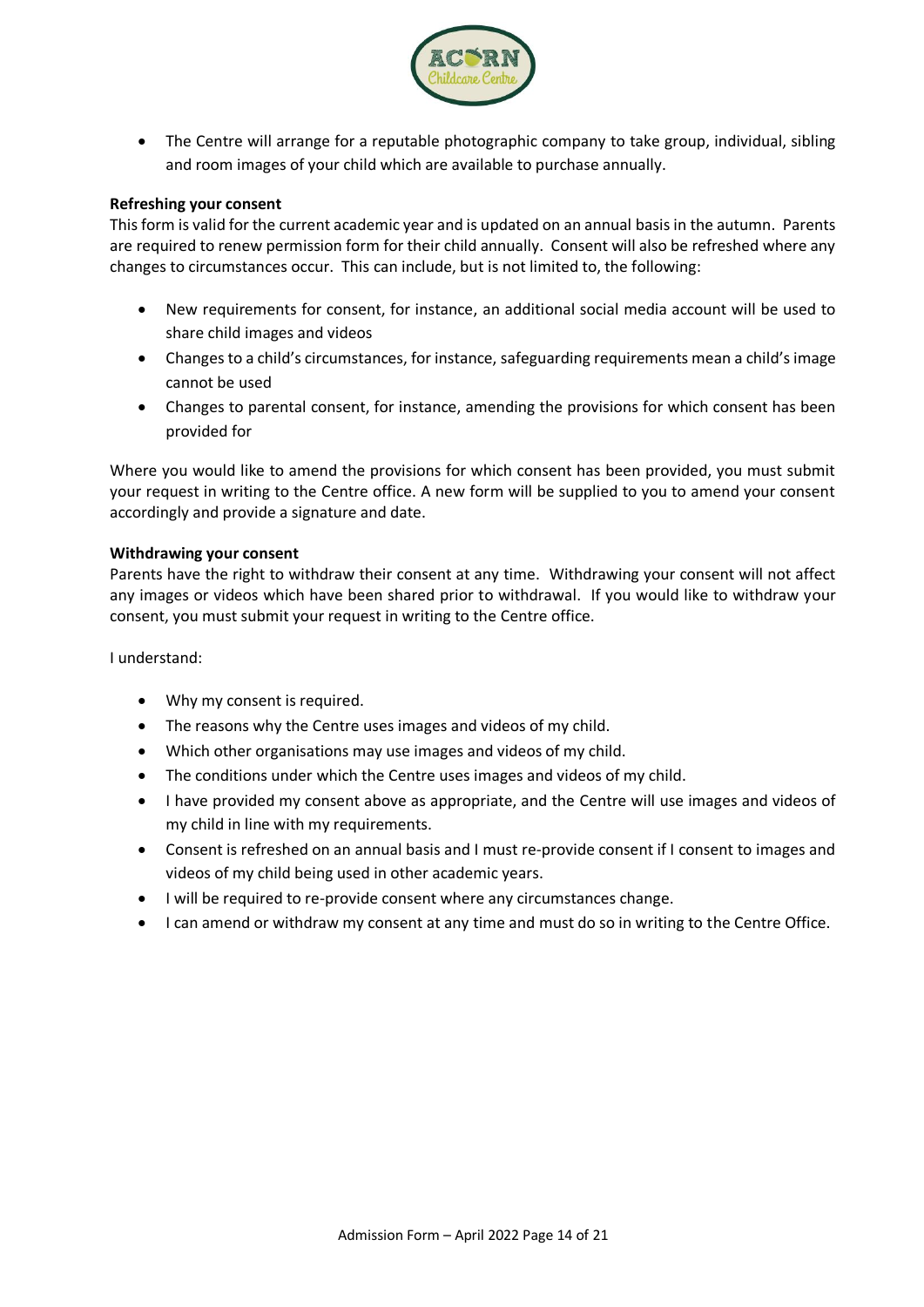

## **Use of the School Internet and Using ICT Safely and Responsibly (OOSC Children):**

At Malcolm Sargent Primary School, pupils **are expected to**:

- Only use ICT on the school premises for studying purposes.
- Use the class or school e-mail address when sending or receiving emails.
- Only open email attachments from people known to them or people whom the teachers have approved.
- Make sure ICT communication with other pupils and adults is polite and responsible.
- Be responsible for their behavior while using ICT.
- Inform their class teacher of anything they see online which makes them feel uncomfortable.
- Understand that their use of ICT can be checked and that parents/carers will be contacted if a member of school staff is concerned about a pupil's e-safety.
- Be careful when using computer equipment and treat it with respect.
- Abide by the rules regarding bringing personal devices into school.
- Seek the advice of a teacher before downloading material.
- Follow the E-Safety Rules which are reviewed annually.

#### Pupils will **not**:

- Try to bypass the internet settings and filtering system.
- Share passwords.
- Delete or open other people's files and documents.
- Use other people's accounts.
- Send any content which is unpleasant. If something like this is found, such as inappropriate images or the use of offensive language, pupils will report it to their teacher.
- Share details of their name, phone number or address.
- Meet someone they have contacted online, unless it is part of a school project and/or a responsible adult is present.
- Upload images, sound, video or text content that could upset pupils, staff and others.
- Try to install software onto the school network.

### Parents **will**:

- Support and uphold the school's rules regarding the use of school ICT systems.
- Act in accordance with the school's policy when using the internet in relation to the school, its employees and pupils.
- Only store and use images of pupils for school purposes.
- Not share photo's or content of children on social media without the express permission of the parents of the child who appears in the images.
- Not take photographs of children on school premises unless during school performances when permission by the school has been granted.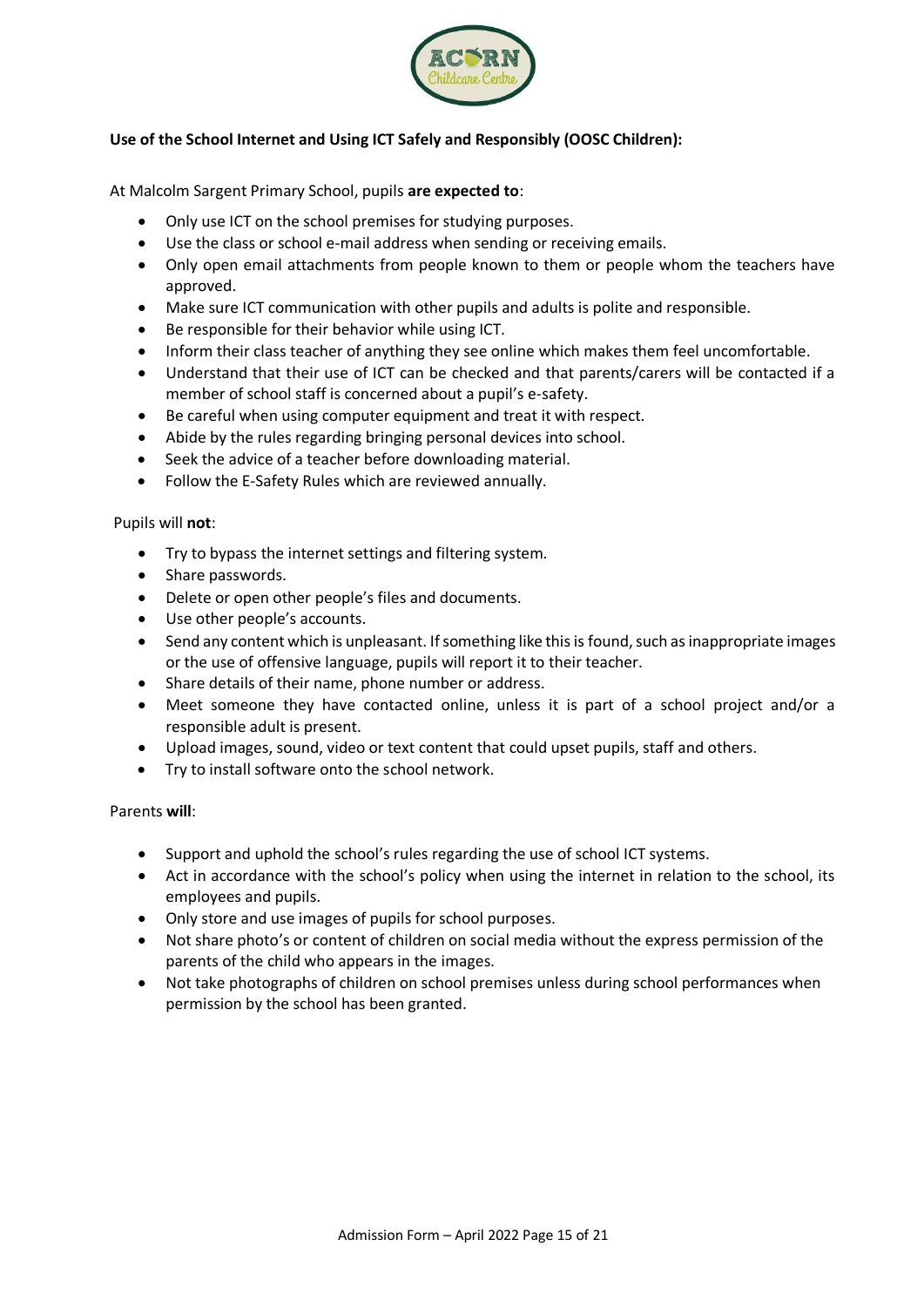

As the child's parent/guardian, I acknowledge that I have read the school's E-Safety Policy (available on request from the office or on the school's website) on student use of the internet and have discussed it with my child. I understand that internet access is designed for educational purposes. I understand that the school takes necessary steps such as the use of computer monitoring software and the use of filtering programs to protect children from unsuitable materials when computers are being used in school. Steps are taken to reduce the risk of unsuitable materials being accessed when there is homework set for children to use computers outside of school. Children are also educated on how to use the internet safely and responsibly, following our e-safety rules and guidelines. I recognise that whilst every effort will be made to monitor student use of the internet and reduce the risks associated with the internet, it is impossible for the school to continually monitor and restrict access to all controversial materials. I further acknowledge that whilst questionable material exists on the internet, the user must actively seek it and therefore is ultimately responsible for ensuring they use the internet safely, following our guidelines and report unsuitable links, sites and images to an adult straight away. I therefore do not hold the staff, Principal or governors of Malcolm Sargent Primary School responsible for any such materials acquired from the internet.

If you have any questions regarding any part of this Admission Form, please do not hesitate to contact the Centre. Thank you.

| Signed:<br>(Parents) |  |
|----------------------|--|
| Dated:               |  |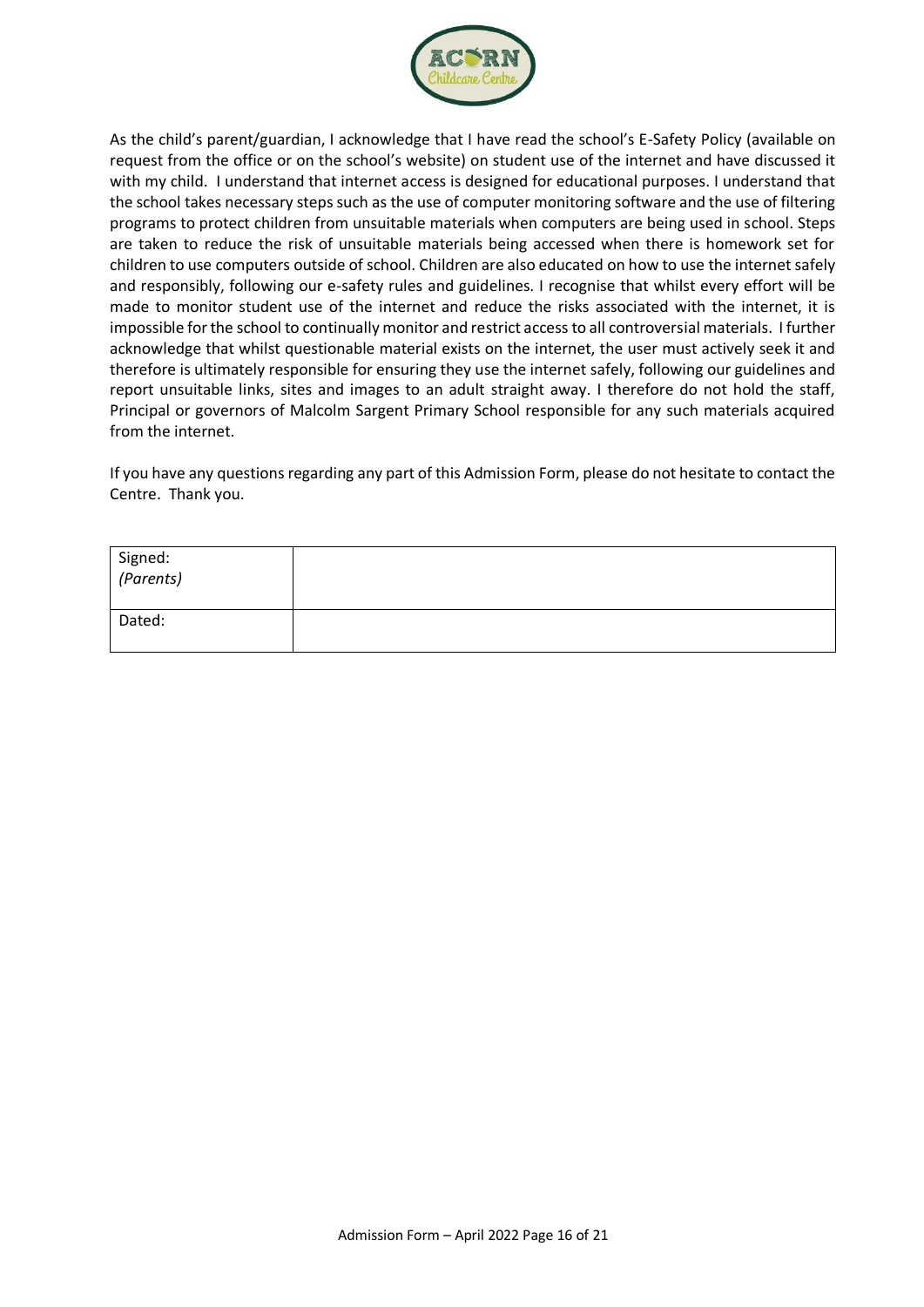

# **(Age 6 weeks – 2 years)**

| When would you like your child to attend Acorn Childcare Centre?<br><b>All Year Round only</b> |     |             |     |              |     |
|------------------------------------------------------------------------------------------------|-----|-------------|-----|--------------|-----|
| <b>Time</b>                                                                                    | Mon | <b>Tues</b> | Wed | <b>Thurs</b> | Fri |
| Early Bird<br>Including a light breakfast<br>$7:30 - 08:00$<br>£2.88                           |     |             |     |              |     |
| Early Bird late<br>Including a light breakfast<br>08:00-09:00                                  |     |             |     |              |     |
| £5.75<br>Morning<br>$9:00 - 12:00$<br>£17.25                                                   |     |             |     |              |     |
| Afternoon<br>12:00-15:00<br>£17.25                                                             |     |             |     |              |     |
| Tea Time<br>Including a light snack<br>15:00-16:30<br>£8.63                                    |     |             |     |              |     |
| Night Owl<br>16:30-18:00<br>£8.63                                                              |     |             |     |              |     |

Please note that even if you only require part of a session, you will still be charged for the whole session. This is because we have to provide sufficient staff to manage the needs and safety of your child. For instance, if you booked the Early Bird session but did not drop off your child until 0800, you would still be charged for the entire session i.e. 0730-0900.

A £100 deposit will be required with this Admission Form for all nursery children. This will be refunded when your child leaves the Centre as long as no bills are outstanding.

If your child is unable to attend a session please contact the main office so that we can mark your child as absent. If we are not contacted them a member of staff will make contact to investigate their absence as part of our Absent Child Policy. You will still be charged for sessions booked as we have to provide sufficient staff to manage the needs and safety of your child.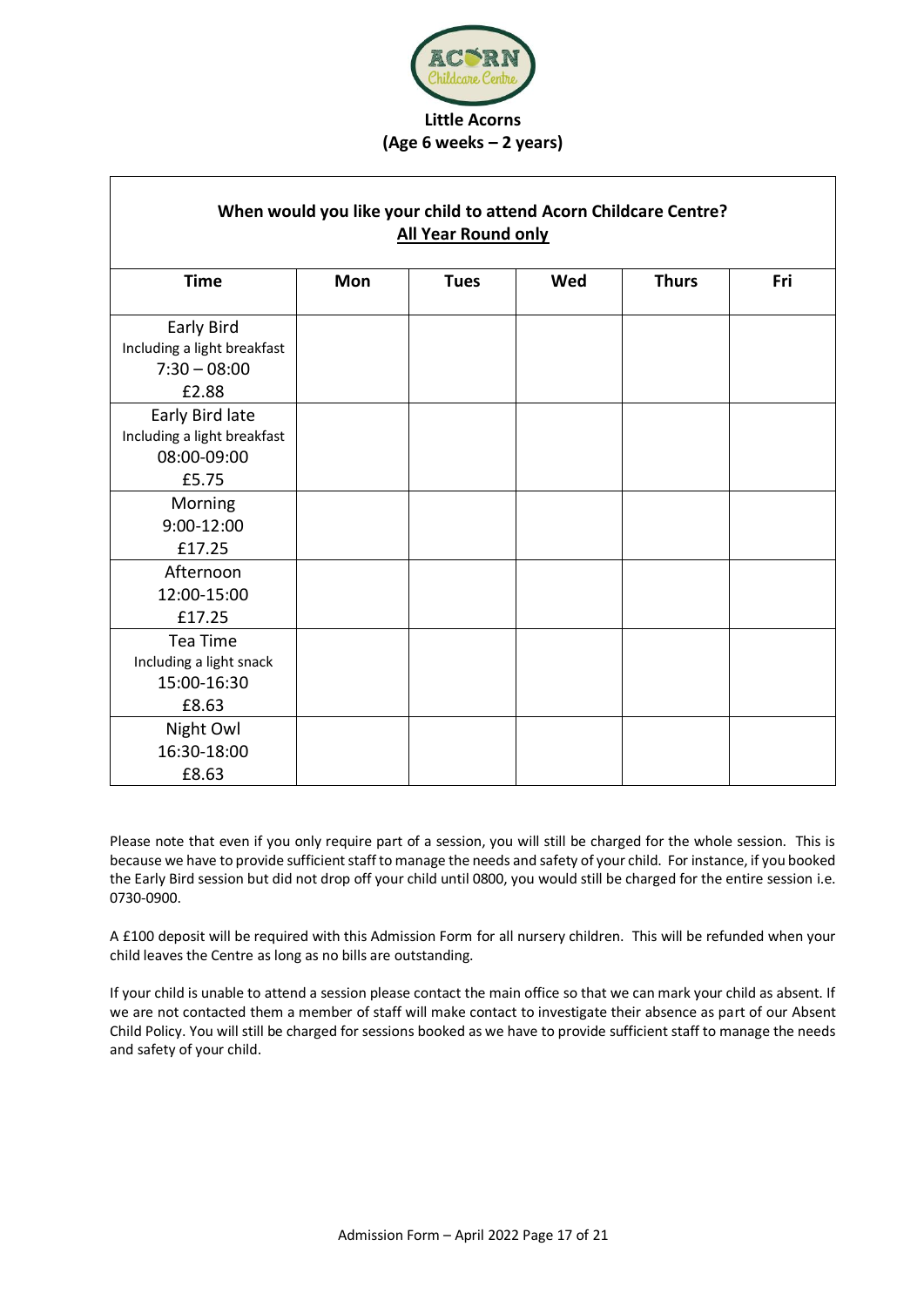

## **Mini & Super Seedlings (Age 2-3 years)**

| When would you like your child to attend Acorn Childcare Centre?       |            |                            |                                               |              |     |
|------------------------------------------------------------------------|------------|----------------------------|-----------------------------------------------|--------------|-----|
|                                                                        |            | <b>All Year Round Only</b> |                                               |              |     |
|                                                                        |            |                            | Are you in receipt of 2 year funding: yes/ no |              |     |
| <b>Time</b>                                                            | <b>Mon</b> | <b>Tues</b>                | Wed                                           | <b>Thurs</b> | Fri |
| Early Bird<br>Including a light breakfast<br>$7:30 - 8:00$             |            |                            |                                               |              |     |
| £2.82                                                                  |            |                            |                                               |              |     |
| Early Bird late<br>Including a light breakfast<br>08:00-09:00<br>£5.65 |            |                            |                                               |              |     |
| Morning<br>9:00-12:00<br>£16.95                                        |            |                            |                                               |              |     |
| Afternoon<br>12:00-15:00<br>£16.95                                     |            |                            |                                               |              |     |
| Tea Time<br>Including a light snack<br>15:00-16:30<br>£8.47            |            |                            |                                               |              |     |
| Night Owl<br>16:30-18:00<br>£8.47                                      |            |                            |                                               |              |     |

Please note that even if you only require part of a session, you will still be charged for the whole session. This is because we have to provide sufficient staff to manage the needs and safety of your child. For instance, if you booked the Early Bird session but did not drop off your child until 0800, you would still be charged for the entire session i.e. 0730-0900.

Even if your child is eligible for funded sessions, you will remain personally liable for the cost of sessions attended by your child until we have received your fully completed Parents Declaration Early Years Entitlement Form, your funding claim has been processed by Lincolnshire County Council and validated by us.

A £100 deposit will be required with this Admission Form for all nursery children. This will be refunded when your child leaves the Centre as long as no bills are outstanding. Parents whose child is only accessing Early Years Entitlement (EYE) funding will **not** have to pay a deposit. We regret that we cannot hold places for EYE children. If parents of EYE funded children wish to access additional hours, the deposit becomes payable. See below for more information on funded sessions.

If your child is unable to attend a session please contact the main office so that we can mark your child as absent. If we are not contacted them a member of staff will make contact to investigate their absence as part of our Absent Child Policy.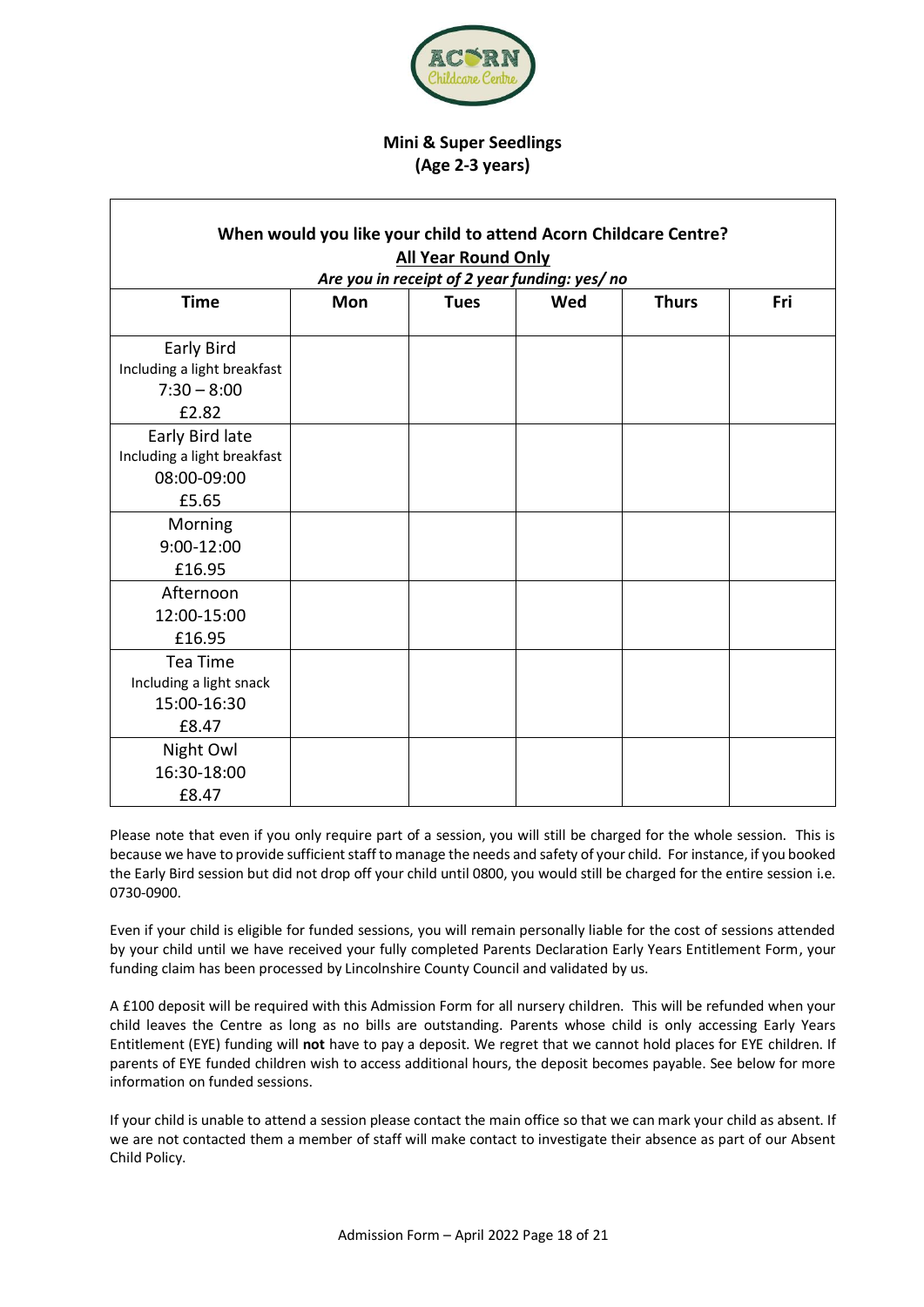

## **Great & Mighty Oaks (Age 3-5 years)**

| When would you like your child to attend Acorn Childcare Centre?<br><b>All Year Round/Term Time Only</b><br>(Please delete as appropriate) |     |             |     |              |     |
|--------------------------------------------------------------------------------------------------------------------------------------------|-----|-------------|-----|--------------|-----|
| <b>Time</b>                                                                                                                                | Mon | <b>Tues</b> | Wed | <b>Thurs</b> | Fri |
| Early Bird<br>Including a light breakfast<br>$7:30 - 8:00$<br>£2.82                                                                        |     |             |     |              |     |
| Early Bird late<br>Including a light breakfast<br>08:00-09:00<br>£5.65                                                                     |     |             |     |              |     |
| Morning<br>9:00-12:00<br>£16.95                                                                                                            |     |             |     |              |     |
| Afternoon<br>12:00-15:00<br>£16.95                                                                                                         |     |             |     |              |     |
| Tea Time<br>Including a light snack<br>15:00-16:30<br>£8.47                                                                                |     |             |     |              |     |
| Night Owl<br>16:30-18:00<br>£8.47                                                                                                          |     |             |     |              |     |

Please note that even if you only require part of a session, you will still be charged for the whole session. This is because we have to provide sufficient staff to manage the needs and safety of your child. For instance, if you booked the Early Bird session but did not drop off your child until 0800, you would still be charged for the entire session i.e. 0730-0900.

Even if your child is eligible for funded sessions, you will remain personally liable for the cost of sessions attended by your child until we have received your fully completed Parents Declaration Early Years Entitlement Form, your funding claim has been processed by Lincolnshire County Council and validated by us.

A £100 deposit will be required with this Admission Form for all nursery children. This will be refunded when your child leaves the Centre as long as no bills are outstanding. **Parents whose child is only accessing Early Years Entitlement (EYE) funding will not have to pay a deposit.** We regret that we cannot hold places for EYE children. If parents of EYE funded children wish to access additional hours, the deposit becomes payable. See below for more information on funded sessions.

If your child is unable to attend a session please contact the main office so that we can mark your child as absent. If we are not contacted them a member of staff will make contact to investigate their absence as part of our Absent Child Policy.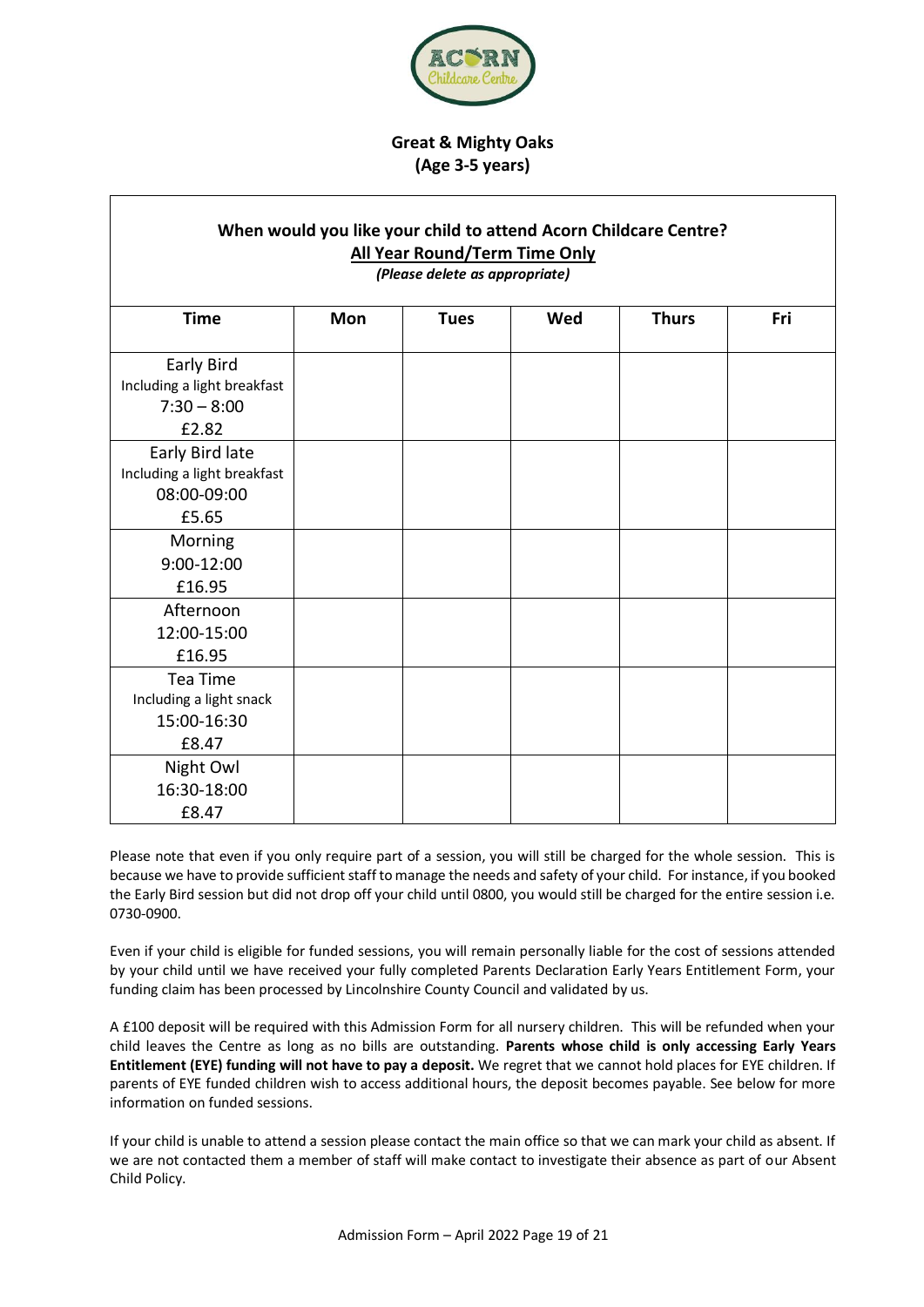

# **Finance (Please complete in full)**

| Bill Payer's Name*         |                     |                     |
|----------------------------|---------------------|---------------------|
| Title*                     |                     |                     |
| First Name*                |                     |                     |
| Surname*                   |                     |                     |
| <b>Email Address for</b>   |                     |                     |
| invoices to be sent*       |                     |                     |
| Telephone Number*          |                     |                     |
| Address*                   |                     |                     |
| Company Name               |                     |                     |
| Address                    |                     |                     |
| Telephone No.              |                     |                     |
| Additional Bill Payer's    | <b>Bill Payer 1</b> | <b>Bill Payer 2</b> |
| Name (If bill to be split) | Percentage Split    | Percentage Split    |

**\***These only need to be completed if different from Priority Contact 1

I am paying my £100 deposit to the Centre for registration (unless funded hours only) by:

- Bank Transfer to Acorn Childcare Centre at 30-84-84 19419668
- Cheque (payable to The Acorn Childcare Centre Limited)
- Cash *(please delete as appropriate)*

We welcome the use of childcare vouchers or HMRC tax free savings account payments. Please provide details below if you wish to pay in this way: